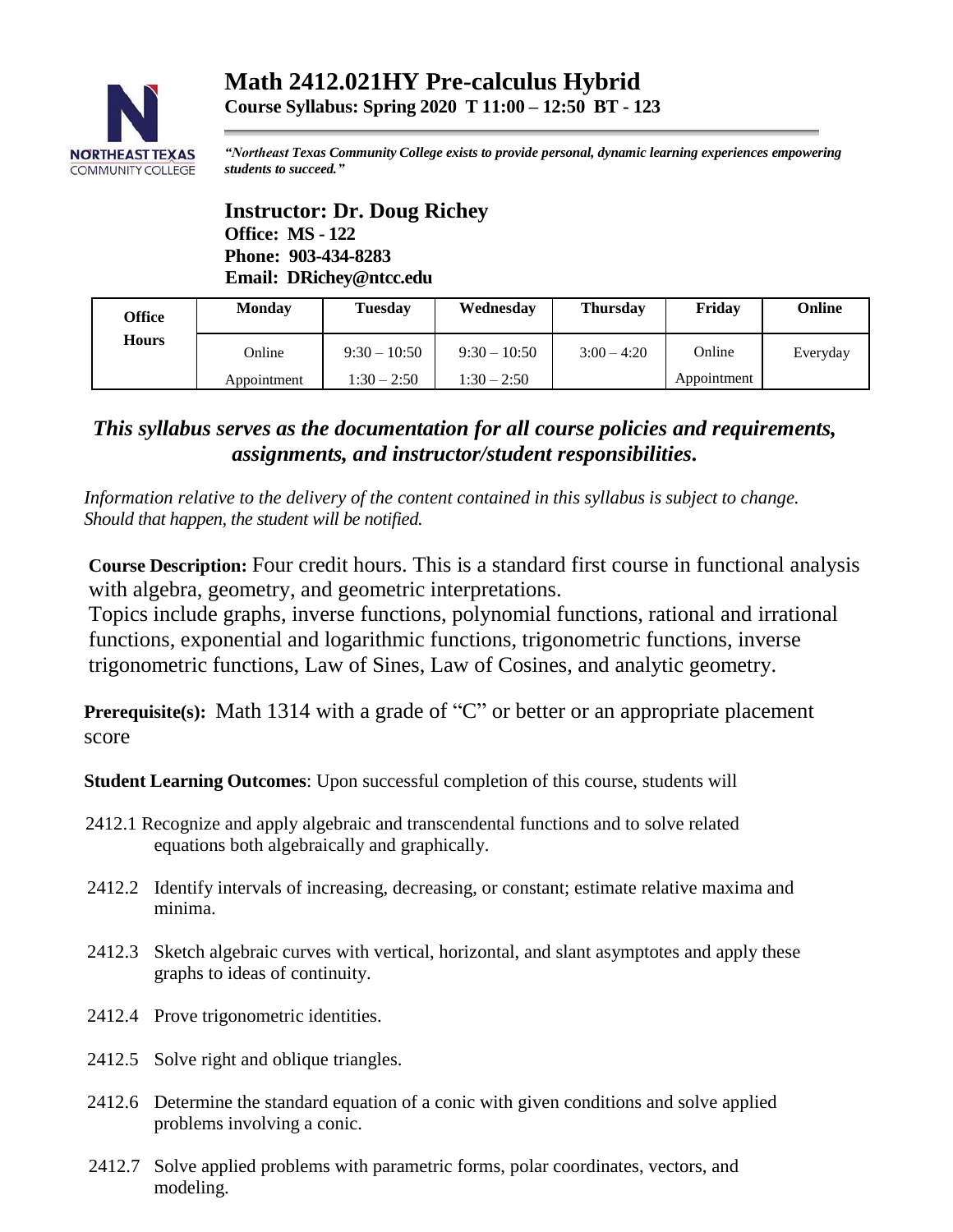# **Core Curriculum Purpose and Objectives:**

Through the core curriculum, students will gain a foundation of knowledge of human cultures and the physical and natural world; develop principles of personal and social responsibility for living in a diverse world; and advance intellectual and practical skills that are essential for all learning.

Courses in the foundation area of mathematics focus on quantitative literacy in logic, patterns, and relationships. In addition, these courses involve the understanding of key mathematical concepts and the application of appropriate quantitative tools to everyday experience.

## **College Student Learning Outcomes:**

#### Critical Thinking Skills

**CT.1** Students will demonstrate the ability to 1) analyze complex issues, 2) synthesize information, and 3) evaluate the logic, validity, and relevance of data.

#### Communication Skills

**CS.1** Students will effectively develop, interpret and express ideas through written communication.

#### Empirical and Quantitative Skills

- **EQS.1** Students will manipulate numerical data or observable facts by organizing and converting relevant information into mathematical or empirical form
- **EQS.2** Students will analyze numerical data or observable facts by processing information with correct calculations, explicit notations, and appropriate technology.
- **EQS.3** Students will draw informed conclusions from numerical data or observable facts that are accurate, complete, and relevant to the investigation.

**Evaluation/Grading Policy**: Two major 150 point exams will be given, and together they will be 75% of the final grade. Homework exercises from textbook, online assignments and face to face activities will count 100 points and will be 25% of the final grade. Grade determination is: A - 90%; B - 80%; C - 70%; D - 60%; F - Below 60%

**Required Instructional Materials:**. Pre-calculus

**Publisher:** Openstax **ISBN Number:** 101938168348

**Optional Instructional Materials: None**

**Minimum Technology Requirements:** Graphing calculator preferred

**Required Computer Literacy Skills**: Students must have the ability to read and comprehend at a college level, be independently motivated, be responsible, be capable of self-instruction and have access to a computer with internet connection.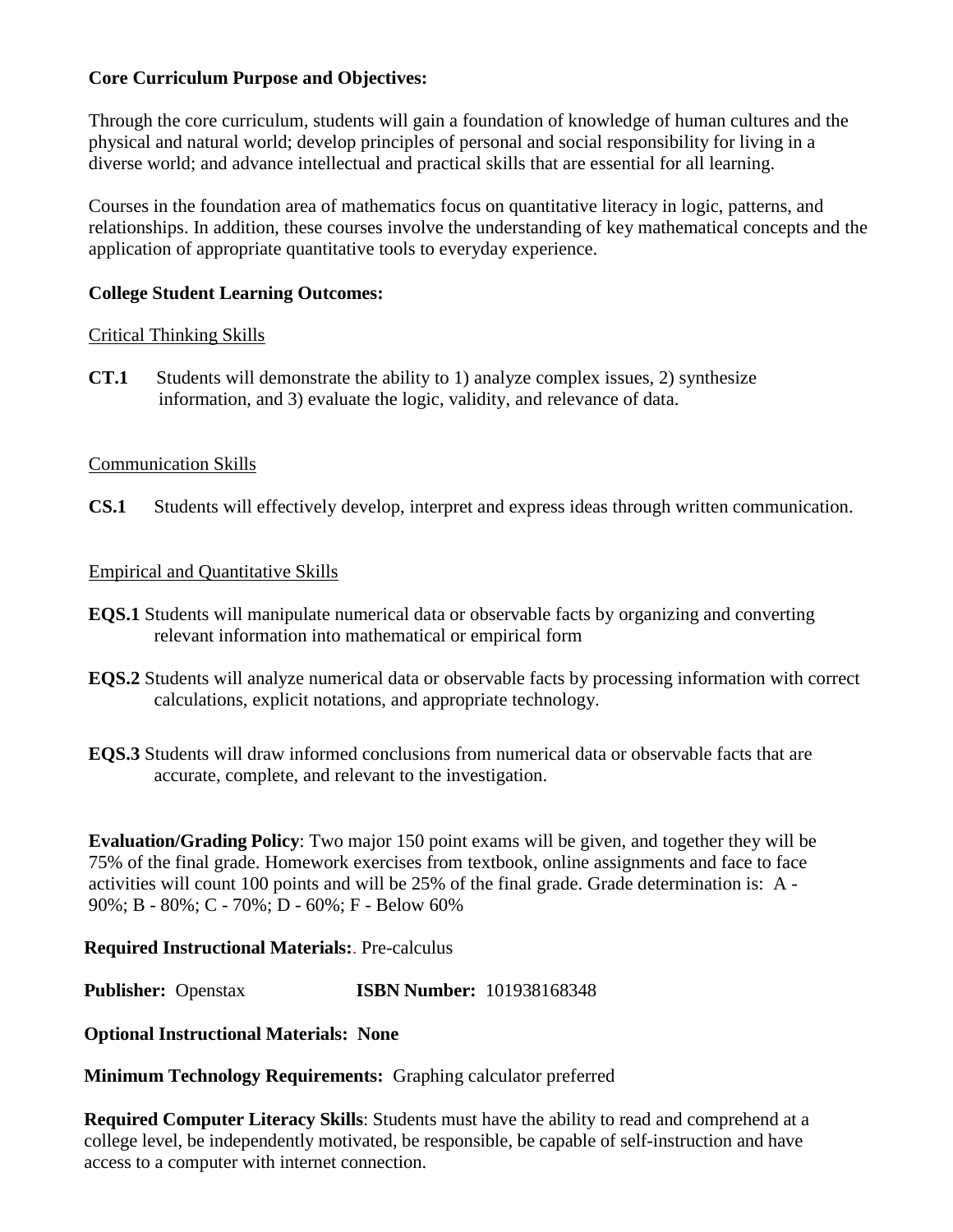**Course Structure and Overview:** Come to class regularly. Take notes. Ask questions. This is a hybrid class where students are required to access graded activities on blackboard online delivery of instruction.

**Communications:** Phone messages and email will be responded to within six hours of receipt. All graded work will be returned the next class meeting after it is submitted

Institutional/Course Policy: Cell phone usage in the classroom will be coordinated by the professor. Students are expected to be respectful to classmates, professor and themselves. Students will be warned when using a phone inappropriately. A student will be removed from class if any disruption continues.

The college's official means of communication is via your campus email address. I will use your campus email address and Blackboard to communicate with you outide of class. Make sure you keep your campus email cleaned out and below the limit so you can receive important messages.

## **NTCC Academic Honesty/Ethics Statement:**

NTCC upholds the highest standards of academic integrity. The college expects all students to engage in their academic pursuits in an honest manner that is beyond reproach using their intellect and resources designated as allowable by the course instructor. Students are responsible for addressing questions about allowable resources with the course instructor. Academic dishonesty such as cheating, plagiarism, and collusion is unacceptable and may result in disciplinary action. This course will follow the NTCC Academic Honesty and Academic Ethics policies stated in the Student Handbook. Refer to the student handbook for more information on these subjects.

## **ADA Statement:**

It is the policy of NTCC to provide reasonable accommodations for qualified individuals who are students with disabilities. This College will adhere to all applicable federal, state, and local laws, regulations, and guidelines with respect to providing reasonable accommodations as required to afford equal educational opportunity. It is the student's responsibility to request accommodations. An appointment can be made with the Academic Advisor/Coordinator of Special Populations located in Student Services and can be reached at 903-434-8264. For more information and to obtain a copy of the Request for Accommodations, please refer to the special populations page on the NTCC websit[e.](http://www.ntcc.edu/index.php?module=Pagesetter&func=viewpub&tid=111&pid=1) 

# **Family Educational Rights and Privacy Act (FERPA)**:

The Family Educational Rights and Privacy Act (FERPA) is a federal law that protects the privacy of student education records. The law applies to all schools that receive funds under an applicable program of the U.S. Department of Education. FERPA gives parents certain rights with respect to their children's educational records. These rights transfer to the student when he or she attends a school beyond the high school level. Students to whom the rights have transferred are considered "eligible students." In essence, a parent has no legal right to obtain information concerning the child's college records without the written consent of the student. In compliance with FERPA, information classified as "directory information" may be released to the general public without the written consent of the student unless the student makes a request in writing. Directory information is defined as: the student's name, permanent address and/or local address, telephone listing, dates of attendance, most recent previous education institution attended, other information including major, field of study, degrees, awards received, and participation in officially recognized activities/sports.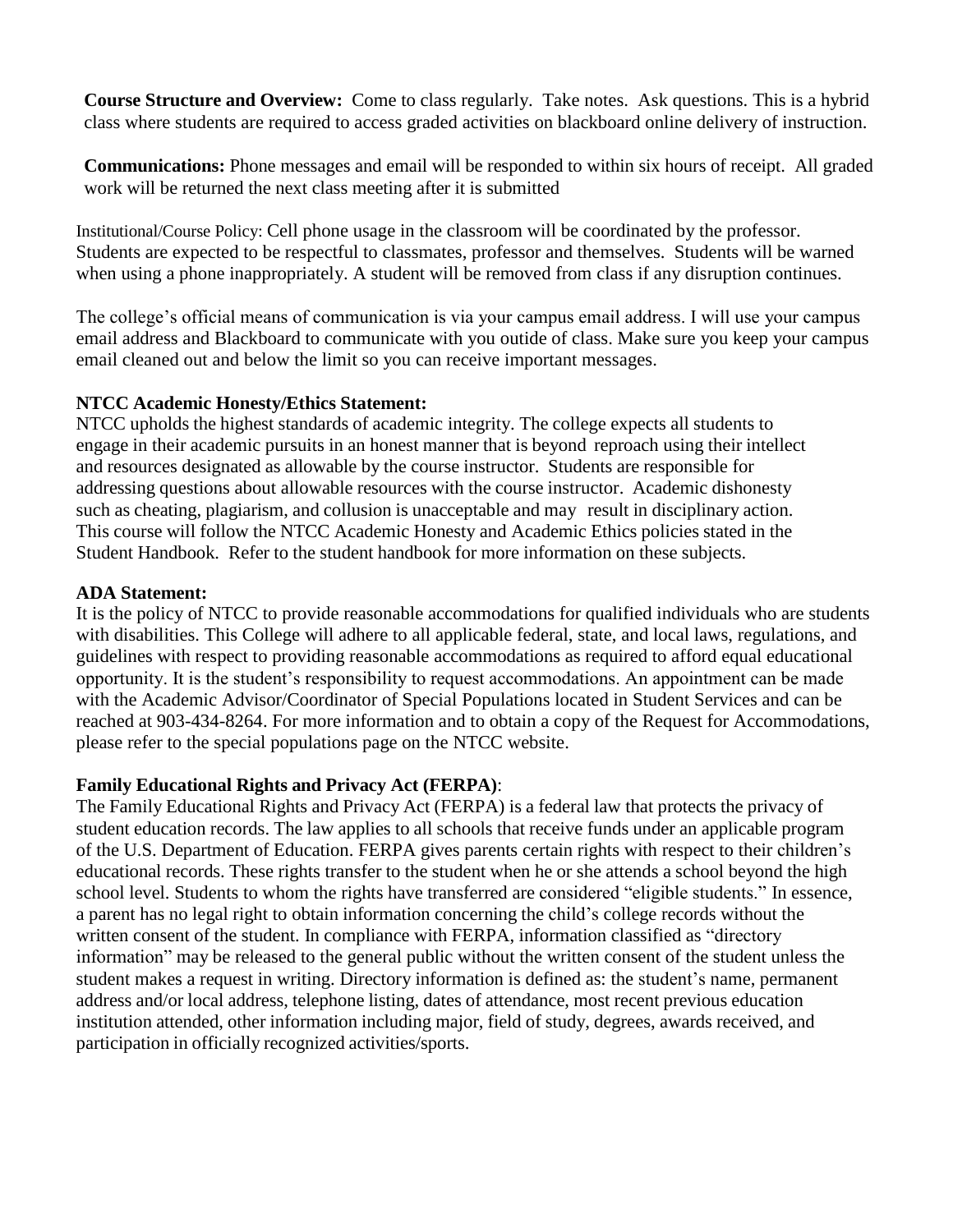# **Tentative Course Timeline (\*Note\* instructor reserves the right to make adjustments at any point in the term.)**

### **Course Outline:**

**Chapter 1** Functions (Two Weeks)

- 1.1 Functions and Functions Notation
- 1.2 Domain and Range
- 1.3 Rates of Change and Behavior of Graphs
- 1.4 Composition of Functions

## **Chapter 2** Linear Functions (One Week)

- 2.1 Linear Functions
- 2.2 Graphs of Linear Functions
- 2.3 Modeling with Linear Functions

## **Chapter 3** Polynomial and Rational Functions (Two Weeks)

- 3.1 Complex Numbers
- 3.2 Quadratic Functions
- 3.3 Power Functions and Polynomial Funtions
- 3.4 Graphs of Polynomial Functions
- 3.5 Dividing Polynomials
- 3.6 Zeros of Polynomial Functions
- 3.7 Rational Functions

# **Chapter 4** Exponential and Logarithmic Functions (Two Weeks)

- 4.1 Exponential Functions
- 4.2 Graphs of Exponential Functions
- 4.3 Logarithmic Functions
- 4.4 Graphs of Logarithmic Functions
- 4.5 Logarithmic Properties
- 4.6 Exponential and Logarithmic Equations

#### **Chapter 5** Trigonometric Functions (One Week)

- 5.1 Angles
- 5.2 Unit Circle: Sine and Cosine Functions
- 5.3 The Other Trigonometric Functions
- 5.4 Right Triangle Trigonometry

# **Chapter 6** Periodic Functions (One Week)

- 6.1 Graphs of the Sine and Cosine Functions
- 6.2 Graphs of the Other Trigonometric Functions
- 6.3 Inverse Trigonometric Functions

#### **Chapter 7** Trigonometric Identities and Equations (Two Weeks)

- 7.1 Solving Trigonometric Equations and Identities
- 7.2 Sum and Difference Identities
- 7.3 Double-Angle, Half-Angle, and Reduction Formulas
- 7.4 Sum-to-Product and Product-to Sum Formulas
- 7.5 Solving Trigonometric Equations